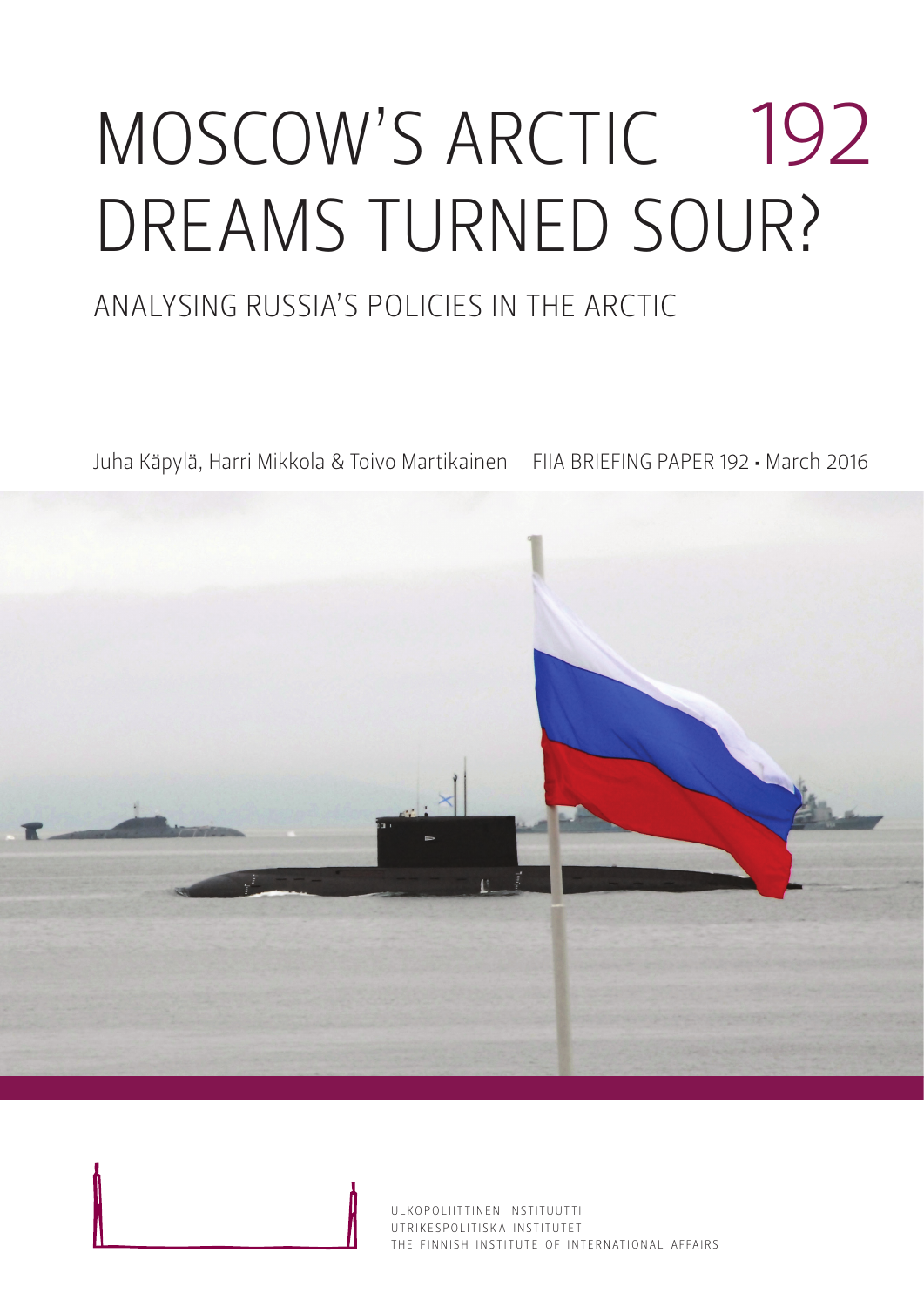## MOSCOW'S ARCTIC DREAMS TURNED SOUR?

#### ANALYSING RUSSIA'S POLICIES IN THE ARCTIC



Juha Käpylä Research Fellow The Global Security research programme The Finnish Institute of International Affairs

FIIA Briefing Paper 192 March 2016



Harri Mikkola Senior Research Fellow The Global Security research programme The Finnish Institute of International Affairs



Toivo Martikainen Research Coordinator The EU's Eastern Neighbourhood and Russia research programme The Finnish Institute of International Affairs

- Russia has major economic, security and governance interests in the Arctic region. Russia's key role in the region means that international Arctic cooperation without Russian participation is a non-starter.
- High hopes concerning hydrocarbon and maritime prospects in the Russian Arctic have come up against complex challenges. Considering the general lack of reforms in Russia, Arctic developments will most likely continue, but they will be slower than expected and non-linear in nature.
- Russia's focus in the region has shifted towards hard security issues. While one should not be too alarmist, improved military capability combined with general uncertainty about Russia's intentions indicates that the security situation has worsened.
- Nevertheless, Arctic governance has shown continuing resilience as Arctic actors have actively tried to maintain regional cooperation in a difficult international environment.
- But as Russia's Arctic economic ambitions have become more difficult to realise and the country's leadership relies on exceptional measures in domestic and foreign policy, there is growing concern about the future of Russia's Arctic policy and Arctic cooperation in general.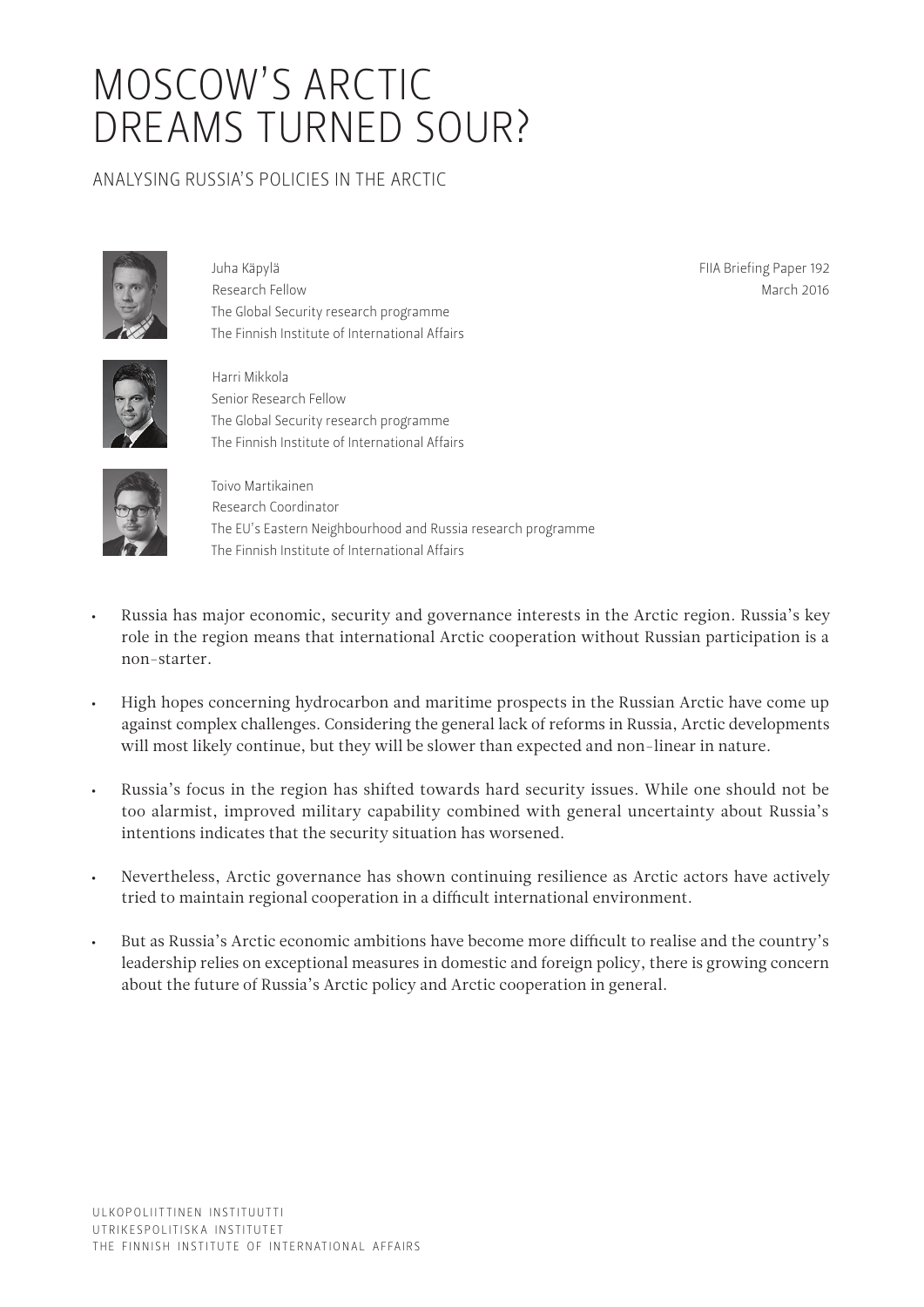Russia has major economic, security and governance interests in the Arctic region. It also has a long history in the region, which constitutes an important element of Russian identity. Today, Russia is the most determined Arctic player, with largescale economic and military development plans and activities in the region.

The growing importance of the Arctic is highlighted in Russia's key strategy documents, which envision the region as a future strategic resource base and a site of civilian and military development.<sup>1</sup> To fulfil its Arctic ambitions, Russia needs international cooperation to create a stable operating environment and to gain access to finance and technology. Consequently, for the past decade, Russia has been a constructive and cooperative player in Arctic governance structures.

However, as expectations concerning the economic potential of the Arctic have been somewhat confounded by the gloomy economic situation and international tensions, Russia's Arctic ambitions are becoming increasingly difficult to realise. This coincides ominously with a more security-oriented reading of the region in Russia. These dynamics raise concerns about the future of Russia's Arctic policy.

This Briefing Paper maps out the current dynamics of Russian Arctic policy with the focus on the economy, security and governance. It starts by analysing the domestic developments that influence Russia's Arctic policies and then turns to Moscow's economic ambitions in the region and the key challenges that hinder their realisation. The paper continues by illustrating the ongoing security dynamics that have increased uncertainty in the Arctic. Finally, the paper explores Russia's role in international Arctic governance.

#### Domestic dynamics: Growing re-centralisation

Political power in Russia at present has been strongly re-centralised to the Kremlin. Similarly to the Russian political system, which is based on unofficial and reciprocal networks of political and economic power instead of formal political institutions, Russian Arctic policy is also based on a few key individuals with specific points of interest.<sup>2</sup> Success in getting a certain policy implemented and one's concerns heard depends to a large extent on personal connections to the inner circle of President Vladimir Putin's regime.<sup>3</sup>

The re-centralisation of power to certain loyal figures is illustrated in the Arctic by the establishment of the Arctic Commission, headed by Deputy Prime Minister Dmitry Rogozin. The Commission's tasks in the formulation and coordination of Russia's Arctic policy are comprehensive, covering the relevant aspects from national security to socio-economic development.

The Commission coordinates the Arctic work of four key ministries, as well as the work of the highly influential National Security Council. The Commission includes representatives from Russia's key Arctic stakeholders, such as the oil and gas industry, the Ministry of Defence, the Federal Security Service (FSB), the Presidential Administration and regional governors. The establishment of the Commission also meant the elimination of the Ministry of Regional Development.

Although a new bureaucratic structure enables the streamlining of policy formulation for this vast region with its fragmented and multi-layered governance mechanisms, it also implies a de facto power shift from the regional level to the tight control and oversight of the Kremlin and Putin's *siloviki* inner circle.4

<sup>1</sup> See e.g. 2013 Russian Arctic Strategy: 'Strategiya razvitiya Arkticheskoy zony Rossiyskoy Federatsii i obespecheniya natsional'noy besopasnosti na period do 2020 goda'. Available at: [https://minec.gov-murman.ru/activities/strat\\_plan/](https://minec.gov-murman.ru/activities/strat_plan/arkticzone/) [arkticzone/](https://minec.gov-murman.ru/activities/strat_plan/arkticzone/).

<sup>2</sup> For a recent analysis of the Russian political system, see Laine, Veera, Toivo Martikainen, Katri Pynnöniemi & Sinikukka Saari (2015): *Zugzwang in slow motion? The implications of Russia's system-level crisis*. FIIA Analysis 6, The Finnish Institute of International Affairs: [http://www.fiia.fi/fi/pub](http://www.fiia.fi/fi/publication/554/zugzwang_in_slow_motion/)[lication/554/zugzwang\\_in\\_slow\\_motion/](http://www.fiia.fi/fi/publication/554/zugzwang_in_slow_motion/).

<sup>3</sup> Baev, Pavel K. (2015: 53) 'Russia's Arctic Aspirations', in Jokela, Juha (ed) *Arctic Security Matters*, ISS Report 24, EU Institute for Security Studies.

<sup>4</sup> Conley, Heather A. and Caroline Rohloff (2015): *The New Ice Curtain: Russia's Strategic Reach to the Arctic*, Center for Strategic & International Studies, pp. 7–8.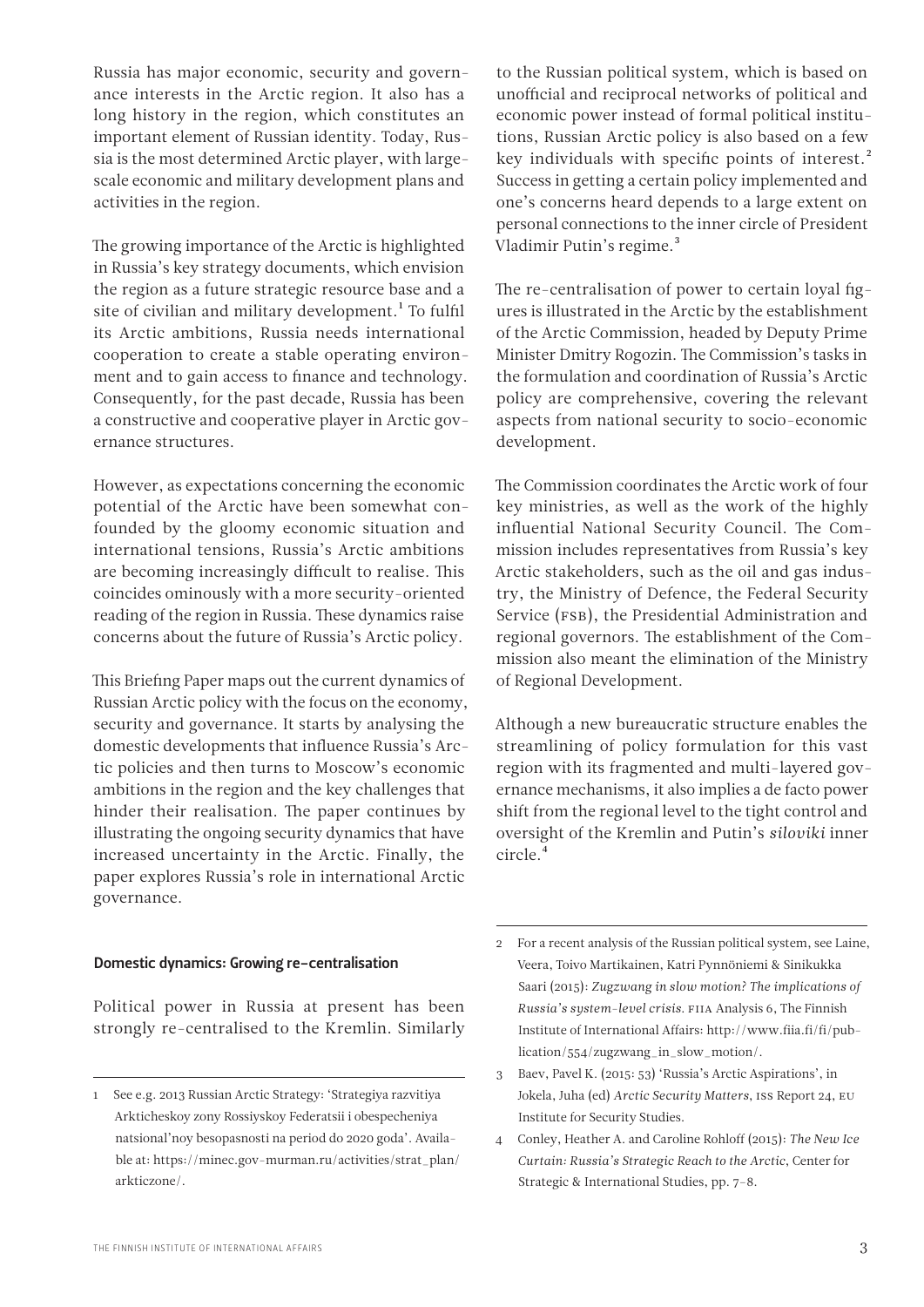Another example of the re-centralisation of Russia's Arctic policy is the revival of the Russian Geographical Society. The society advances various Arctic projects approved by the authorities, brings together a variety of Arctic stakeholders in Russia and increasingly acts as an unofficial forum for Arctic policy formulation. Defence Minister Sergey Shoigu is the president of the society, while President Putin chairs the society's Board of Trustees. The board includes, among others, Russia's most powerful oligarchs, state officials as well as some international partners.<sup>5</sup>

#### Energy: Reduced expectations

Russia has significant economic interests in the Arctic: one-fifth of the country's GDP is produced north of the Arctic Circle, and 95 per cent of Russia's natural gas and 75 per cent of its oil reserves are located in Arctic and sub-Arctic regions.<sup>6</sup>

Consequently, the Arctic's role in Russia's economic equation is substantial: domestic social programmes, infrastructure investments and military modernisation are all critically dependent on revenues from natural resource exports, as too is the rent-seeking system that extends its reach to all economic activity in Russia. From a foreign policy perspective, hydrocarbons provide important leverage for Russia's external influence, especially in Europe.7

The initially slow Arctic development in Russia started to intensify in the 2000s due to a rise in energy prices and in global demand for energy as well as optimism on recoverable reserves. Russia's increasing economic focus towards the North (and East) also reflects the fact that its mature hydrocarbon fields in Western Siberia are slowly drying up, creating the imperative to push towards new reserves in the Arctic. Consequently, Russia aims to

Russia's recent Arctic hydrocarbon activities have primarily been onshore projects in key locations such as the Yamal Peninsula, as well as in nascent offshore projects on Russia's Arctic continental shelf. The complex offshore projects have typically been joint ventures between Russian and international energy corporations: Russia has relied on foreign – primarily Western – investment and technological know-how. By submitting a claim to extend the outer limit of its Arctic Ocean continental shelf, Russia has also set its sights on resource bases outside of its current territorial borders.

It has turned out to be extremely difficult to realise the Arctic hydrocarbon potential. Firstly, the selling price of hydrocarbons must be high for Arctic extraction to be profitable. This effectively makes further development on the Russian continental shelf economically unfeasible in the current energy market conditions. In consequence, exploratory drilling activities have been postponed.<sup>9</sup>

Arctic off-shore projects are very expensive and require significant and risky up-front investments.10 The time between the initial discovery and the actual production phase might span decades, subjecting the projects to the uncertainties of global politics and the economy. Consequently, fully committing to long-term development projects remains risky even for Russia's state-owned corporations, let alone their international partners. With the current economic downturn, Russia's state-owned energy companies are generally disinclined to advance the high-risk projects. There is also a growing possibility that assets in the Arctic could become stranded in the long run due to increases in renewable energy production and improvements in energy efficiency,

<sup>5</sup> Laruelle, Marlele (2014): *Russia's Arctic Strategies and the Future of the Far North*. M.E. Sharpe, New York, pp. 11–12.

<sup>6</sup> Laruelle (2014), p. xxi.

<sup>7</sup> Martikainen, Toivo & Antto Vihma (2016): *Dividing the EU with Energy? Unpacking Russia's Energy Geoeconomics*. FIIA Briefing Paper 191, The Finnish Institute of International Affairs: [http://www.fiia.fi/en/publication/571/dividing\\_the\\_](http://www.fiia.fi/en/publication/571/dividing_the_eu_with_energy/) [eu\\_with\\_energy/](http://www.fiia.fi/en/publication/571/dividing_the_eu_with_energy/).

<sup>8 2008</sup> Russian Arctic Strategy: 'Osnovy gosudarstvennoy politiki Rossiyskoy Federatsii v Arktike na period do 2020 goda i dal'neyshuyu perspektivu'. RG.ru, 27 Mar 2009: <http://www.rg.ru/2009/03/30/arktika-osnovy-dok.html>.

<sup>9</sup> For example, Rosneft's projects in the Kara Sea have currently been postponed until the 2020s in anticipation of higher oil prices and the removal of the sanctions regime.

<sup>10</sup> The recent exploratory drilling of a single well by Exxon-Mobil and Rosneft in the Kara Sea was estimated to have cost around \$600–700 million.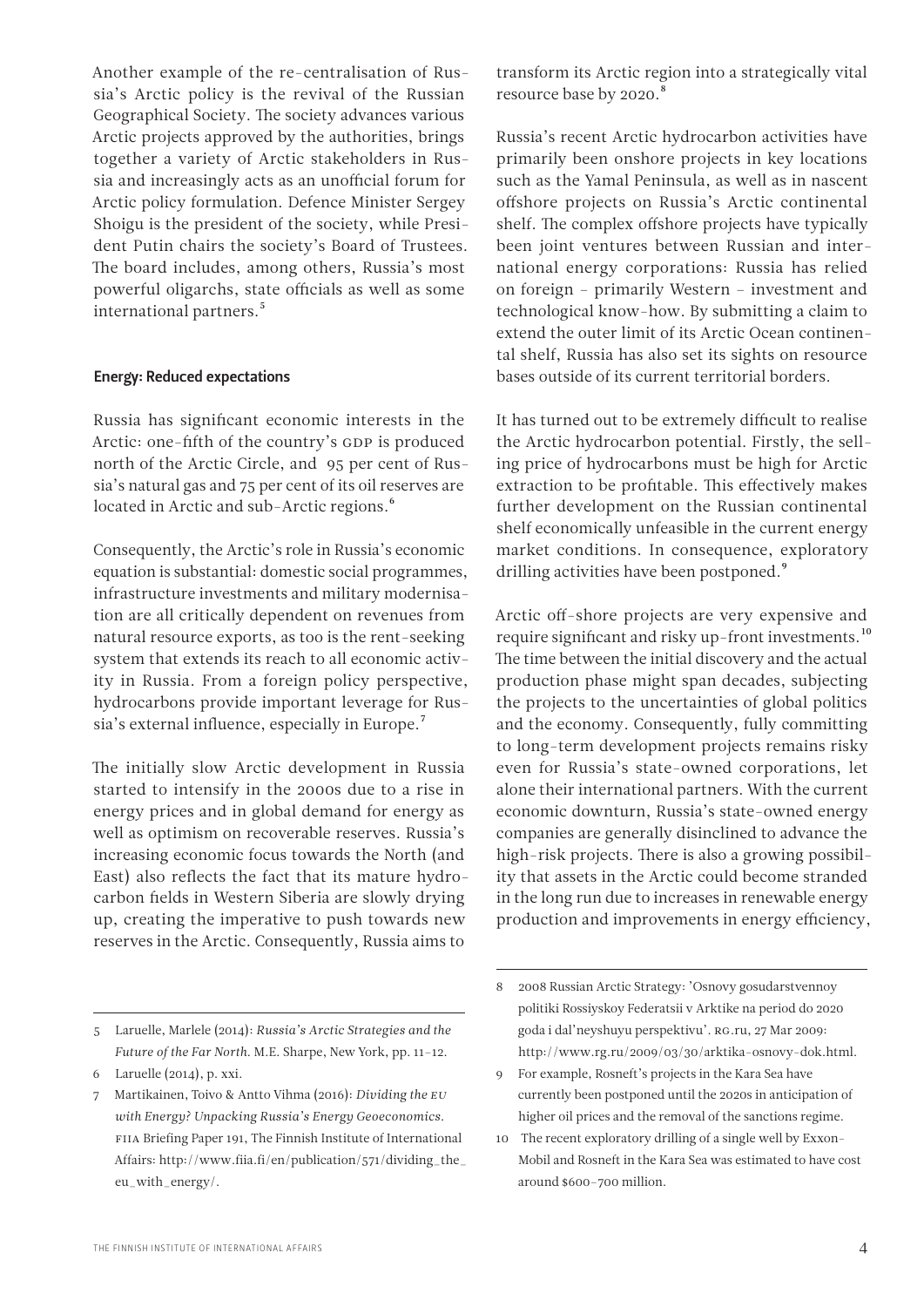or due to the increasing competitiveness of shale and deep-water development elsewhere on the globe.

While Arctic energy projects are currently economically unfeasible, there is nevertheless the possibility that they might still be utilised for rent-seeking: launching major projects merely to pocket money in the process without even aiming to complete the project is a possible option considering the logic of the Russian system.

Western sanctions have affected Russia's Arctic development considerably. The financial sanctions have denied Russian energy companies access to Western capital markets, which has made Arctic megaprojects very difficult to finance. Sanctions that prohibit the export of Western technology and services for Russian offshore oil development in the Arctic have halted co-operation, without which activities become practically impossible.

Domestic factors also play a role. The development of offshore oil and gas resources in the Russian Arctic is strongly centralised, which has reduced competition and efficiency. Although there is an ongoing debate about granting private companies access to shelf development, offshore licences are still designated exclusively to companies with a state majority and at least five years' experience of offshore activity – namely to Gazprom and Rosneft.

Given the current extremely difficult operating environment, it seems highly likely that the vast majority of offshore hydrocarbon resources in the Russian Arctic will remain untapped for quite some time, and Russia's activities will focus on onshore projects.

#### Transport: Sea routes remain silent

Russia's other significant economic interest in the Arctic is maritime transport. As the Arctic Ocean ice cover is gradually melting away due to climate change, the Northern Sea Route (NSR) along Russia's Arctic coastline is expected to become more easily accessible for transport.

The NSR is seen to offer a viable route for transporting natural resources from the Russian Arctic to global markets, and efforts to develop the NSR have

grown in concert with aspirations to extract Arctic energy resources. Russia also envisions the NSR as a new global maritime highway as it could offer substantial savings in time and money between Asian and European markets. The collection of potential transit fees along the NSR is seen as growing income for the state.

Russian forecasts about the future importance of the NSR have typically been very optimistic. In terms of cargo, Russia's Ministry of Transport has estimated that volumes could reach as high as 64 million tons in 2020 and 85 million tons in 2030. These estimates imply an astronomical leap from 1.35 million tons in 2013, 0.66 million tons in 2014 and 0.04 million tons in 2015. $^{11}$ 

To realise its vision, Russia has updated the regulatory framework of the NSR, and established the Northern Sea Route Administration to improve the operational management of the route. Russia has also begun to improve the NSR's deficient infrastructure, including the ageing nuclear-powered ice-breaker fleet, search and rescue centres, and communications systems. However, the development of adequate infrastructure will continue to face multiple challenges and delays stemming from growing budgetary concerns, Western sanctions, and insufficient domestic know-how.

Year-round transport along the route is not economically feasible as the Arctic winter ice is not expected to disappear anytime soon. The summer months remain challenging due to yearly ice cover variations. The challenging and unpredictable environment means that the NSR may not be suitable for the precise logistics upon which global trade relies.

The NSR also lacks critical en route markets, whereas the Southern maritime corridor passes through the most populated and fastest growing markets of the world. Consequently, Arctic routes are not suitable for container traffic that relies on a high load percentage while serving multiple ports. The trend of

<sup>11</sup> Zysk, Katarzyna (2015): 'Russia Turns North, Again: Interests, Policies, and the Search for Coherence', in Jensen, Leif Christian and Geir Hønneland (eds.), *Handbook of the Politics of the Arctic*, Edward Elgar Publishing, Cheltenham, UK, p. 443; Northern Sea Route Information Office, [http://www.](http://www.arctic-lio.com/docs/nsr/transits/Transits_2014.pdf) [arctic-lio.com/docs/nsr/transits/Transits\\_2014.pdf](http://www.arctic-lio.com/docs/nsr/transits/Transits_2014.pdf).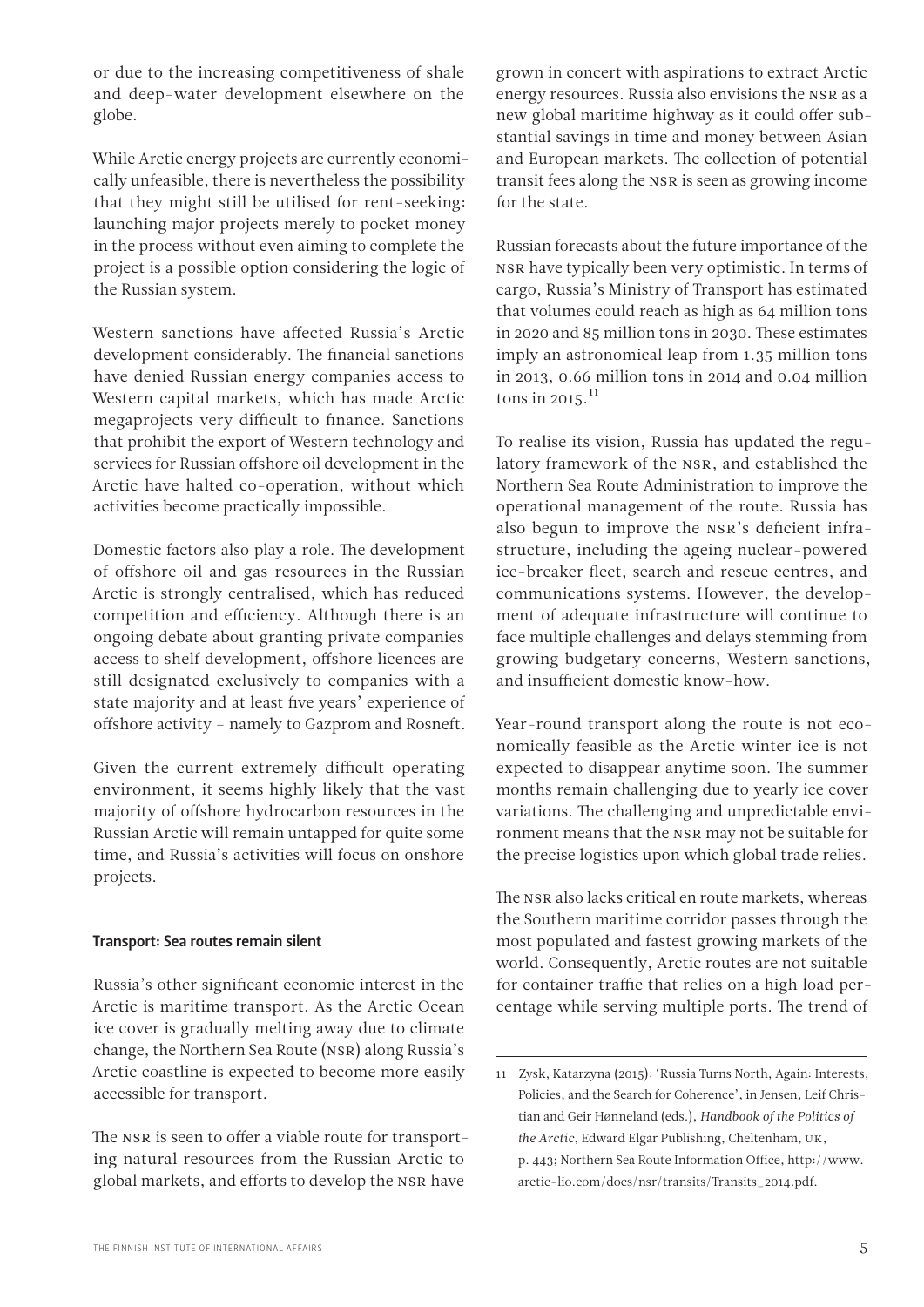increasingly bigger container ships also makes the NSR a less feasible option due to its shallow waters.

The challenging operating conditions and global dynamics do not augur well for the NSR as a significant global maritime route. In the long run, the biggest potential for the NSR is the transportation of bulk cargo (e.g. gas, oil, minerals) as opposed to container cargo. This depends on the feasibility of Arctic energy projects and the global demand for resources.

#### Security: Growing uncertainty

While threat assessments in the Russian public discourse are sometimes out of touch with reality – such as the US seeking to bring down Russia in order to access its natural resources $12$  – Russia has significant and legitimate security interests in the increasingly active Arctic. The country seeks to project its sovereign authority in its Arctic regions through improved border control under the FSB's management to provide safety and security in the NSR, and to maintain credible forces to secure critical assets in the region.

Russia also seeks to maintain, develop and project a credible military force in the region to be able to react to various global and regional scenarios, as well as to deter the expansion of a foreign military presence into the (Russian) Arctic. Since 2007–2008, Russia has re-established long-range aviation patrols and increased the presence and activity of the Northern Fleet in the region, as well as started ambitious military modernisation that also affects assets in the Arctic, including strategic submarines, land forces and air defence systems.

More recently, Russia has announced that it will re-open various Soviet-era airbases throughout the Russian Arctic and establish new military bases on several key Arctic Ocean islands. Russia's new strategic military command brings together the Northern Fleet and other units in the Arctic under a unified structure, and Moscow has conducted massive, unannounced snap exercises to test its operational readiness. In the Military Doctrine of 2014, the Arctic was highlighted as one of the three key regions for Russian military development, in addition to Crimea and Kaliningrad.

One should note that while Russia develops antiaccess and area denial (A2/AD) capabilities in the region, Russian military developments in the Arctic are not Arctic-specific as such, but linked with Moscow's more general geostrategic ambitions and its great power self-perception. This has gained weight in the current strained international situation, where Russia's geostrategic world view is based on zero-sum geopolitics and where Russia sees itself as a besieged fortress surrounded by unfriendly forces.

In this equation, the Arctic Ocean is of the utmost importance for Moscow's power projection since it provides Russia with its only uncontested access to the Atlantic Ocean. Consequently, Russia has strategic military forces on the Kola Peninsula. A total of 81.5 per cent of Russian strategic maritime nuclear capabilities are concentrated in the Northern Fleet and its ballistic missile submarines.<sup>13</sup>

While the occupation of Crimea indicates that Russia has chosen the path of a revisionist power in Europe, Russia's security policy signals in the Arctic have been more mixed. Russia utilises both hard and soft power tools in its Arctic policy and Russian Arctic discourse has both belligerent and cooperative elements, often depending on who is expressing them and whether the discourse is directed at domestic or international audiences.

During the Ukraine conflict, Russia's public endorsements of international law and co-operation vis-à-vis the Arctic have co-existed with bolder rhetoric about the region's territorial value for Russia.14 Even if bolder nationalistic statements are meant for domestic consumption, they are nevertheless public speech acts that reinforce the uncertainty about Russia's territorial intentions.

<sup>12</sup> See e.g. 'U.S. Wants Russia Collapse to Gain Its Resources – Security Council Head'. TheMoscowTimes.com, 26 Jan 2016: [http://www.themoscowtimes.com/news/article/us-wants](http://www.themoscowtimes.com/news/article/us-wants-russia-collapse-to-gain-its-resources---security-council-head/556927.html)[russia-collapse-to-gain-its-resources---security-council](http://www.themoscowtimes.com/news/article/us-wants-russia-collapse-to-gain-its-resources---security-council-head/556927.html)[head/556927.html.](http://www.themoscowtimes.com/news/article/us-wants-russia-collapse-to-gain-its-resources---security-council-head/556927.html)

<sup>13</sup> Conley & Rohloff 2015, p. 12.

<sup>14</sup> See e.g. *Barents Observer* (2015) 'Expansionist Rogozin looks to Arctic', [http://barentsobserver.com/en/](http://barentsobserver.com/en/arctic/2015/04/expansionist-rogozin-looks-arctic-21-04) [arctic/2015/04/expansionist-rogozin-looks-arctic-21-04](http://barentsobserver.com/en/arctic/2015/04/expansionist-rogozin-looks-arctic-21-04).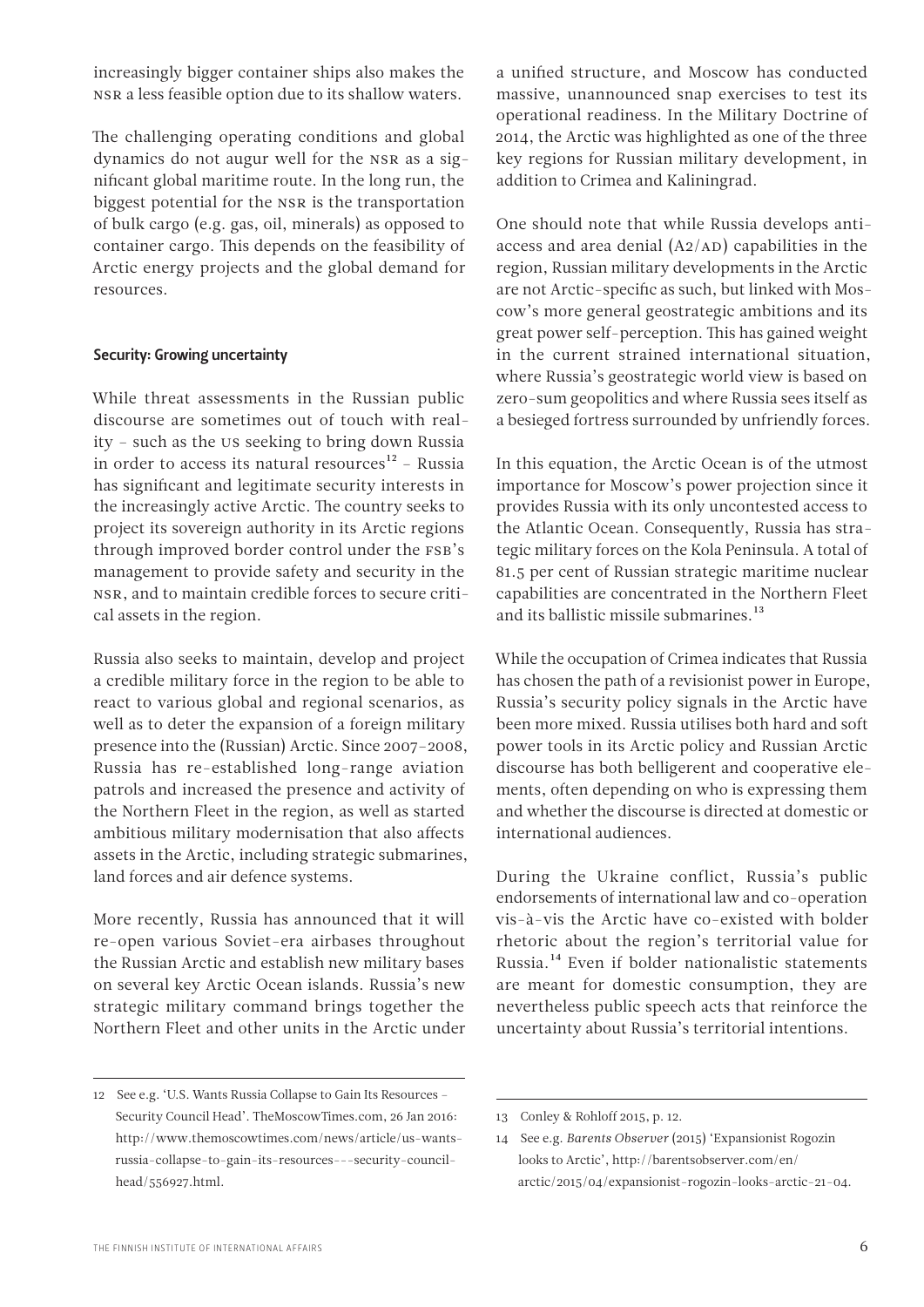Western perceptions of Russia and its intentions have taken a turn for the worse as a result of the conflict in Ukraine. There is widespread distrust towards Russia, particularly given the perceived discrepancy between what Russia has said and what it has done. Russia's dismissal of various international norms and commitments has not helped to dispel this growing uncertainty.

Before the Ukraine conflict, the increase in Russian military presence in the Arctic was widely interpreted as legitimate behaviour. Growing uncertainty about Russia's intentions has now opened the door for alternative interpretations whereby Russia's Arctic military modernisation is increasingly interpreted with more caution and concern.

#### International governance: Cooperation in tumultuous times

Russia has mostly been a reliable and constructive actor in Arctic governance: it has a pragmatic and strategic need for international cooperation in the Arctic based on its economic interests. While Moscow usually prefers to operate bilaterally, in Arctic governance it has endorsed multilateral cooperation. In particular, it has endorsed the Arctic Council as the legitimate institutional framework.

Russia also has strategic reasons to endorse and follow the United Nations Convention on the Law of the Sea (UNCLOS). The treaty legitimises Russia's access to current energy reserves and provides a costeffective way to extend continental shelves. As the hydrocarbon extraction in Arctic waters has relied on international public-private co-operation which, in turn, has benefited from a low-risk investment environment, any interstate dispute over continental shelf extensions is unlikely to facilitate commercial activities in the Arctic offshore.

Although Russia has every need to maintain the Arctic as a zone of cooperation and dialogue, its consistent commitment to international law has been anything but clear under the current regime. The occupation of Crimea and the conflict in Ukraine highlight the fact that, if need be, Russia is prepared to dismiss many of the international norms and commitments it has previously endorsed. It has become more uncertain whether or not – or under what conditions – one should expect Russia

to remain consistently committed to its legal and diplomatic obligations also in the Arctic.

The strained relations between Russia and the West have already affected the established practices of security co-operation in the Arctic. This is noteworthy as military cooperation between Russia and NATO countries has been a distinctive and exceptional Arctic feature, and particularly important in building mutual trust in the region. The crisis has also affected the high political level. Russia sees the EU as a geopolitical player, and given the current international situation, Russia has blocked the finalisation of the Union's observer status in the Arctic Council.<sup>15</sup>

#### Conclusions

The sanctions regime, intensified perceptions of external threats, isolation and the growing influence of the security apparatus in the Russian political system are likely to increase demands for more state control and self-sufficiency, and thus potentially increase distrust towards foreign and particularly Western partners in the Arctic. This is problematic as Arctic projects require Western expertise and finance. However, the current economic reality also calls for increased privatisation as indicated by the plan to gain revenue by selling a part of Rosneft to non-state entities.

High hopes concerning hydrocarbon and maritime prospects in the Russian Arctic have turned into more realistic expectations due to multiple complex challenges. The general sense of disillusionment does not indicate that Russia is likely to give up on Arctic economic development altogether, however. Considering the optimistic Arctic visions and the general unwillingness and incapability to reform in Russia, Arctic development will most likely continue, but the pace will be slower than expected and non-linear in nature.

In Western eyes, Russia's intentions in the Arctic are seen as increasingly harmful. Growing military capabilities, especially in a time of uncertainty about Russia's plans, may reintroduce the classic security

<sup>15</sup> The Arctic Council has also imposed some boycotts following Russia's actions in Ukraine.